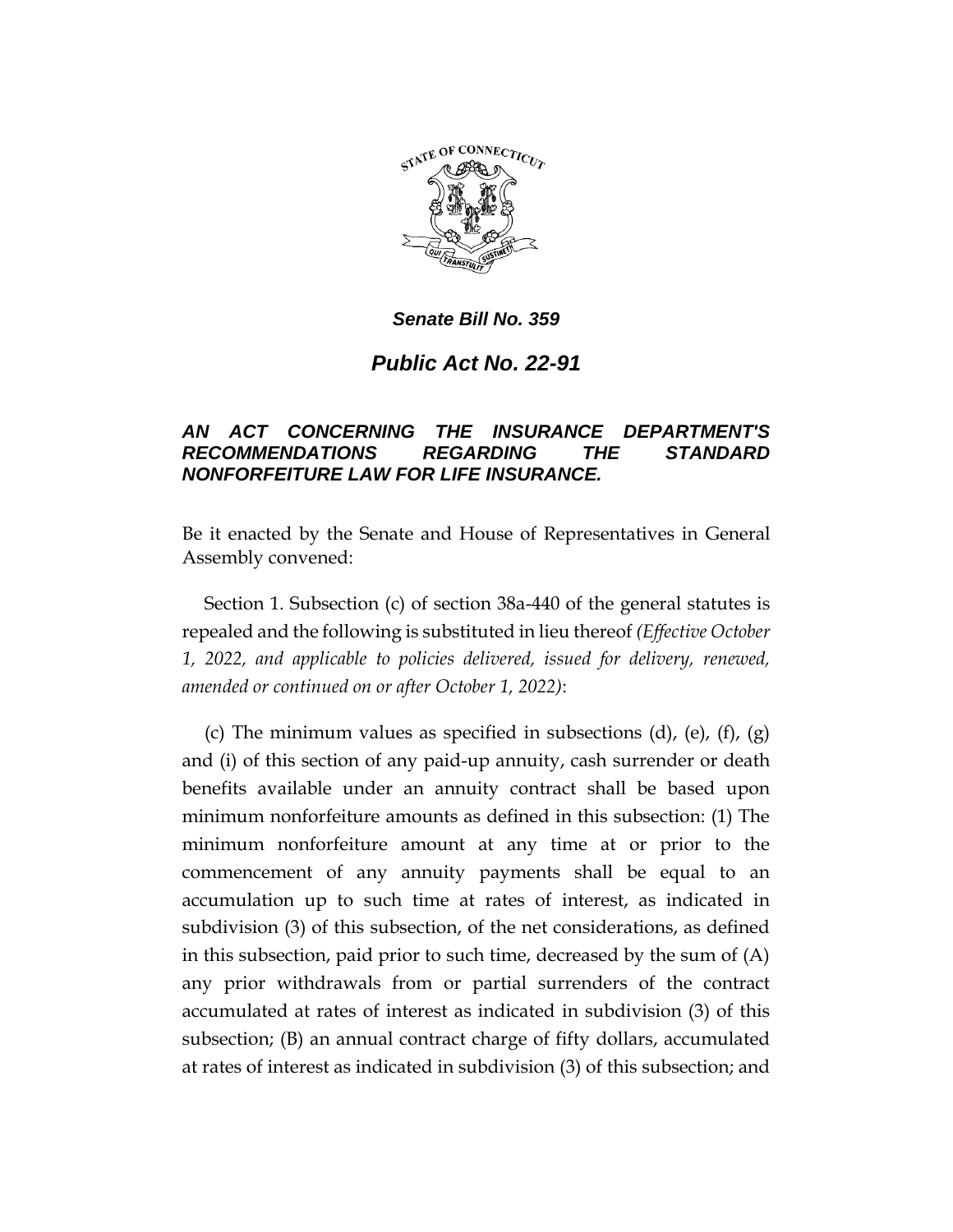## *Senate Bill No. 359*

(C) the amount of any indebtedness to the company on the contract, including interest due and accrued. (2) The net considerations for a given contract year used to define the minimum nonforfeiture amount shall be an amount equal to eighty-seven and one-half per cent of the gross considerations credited to the contract during that contract year. (3) The interest rate used in determining minimum nonforfeiture amounts shall be an annual rate of interest determined as the lesser of three per cent per annum or the rate calculated pursuant to subparagraphs (A) to (D), inclusive, of this subdivision, which shall be specified in the contract if the interest rate will be reset: (A) The fiveyear Constant Maturity Treasury Rate reported by the Federal Reserve as of a date, or average over a period of time, rounded to the nearest one-twentieth of one per cent, specified in the contract no later than fifteen months prior to the contract issue date or redetermination date under subparagraph (D) of this subdivision; (B) reduced by one hundred twenty-five basis points; (C) where the resulting interest rate is not less than **[**one per cent**]** 15 basis points which equals 0.15 per cent; and (D) where such interest rate applies for an initial period of time and may be redetermined for additional periods of time. The redetermination date, basis and period, if any, shall be stated in the contract. The basis is the date or average over a specified period of time that produces the value of the five-year Constant Maturity Treasury Rate to be used at each redetermination date. (4) During the period of time or term that a contract provides substantive participation in an equity indexed benefit, the contract may increase the reduction described in subparagraph (B) of subdivision (3) of this subsection by an amount up to an additional one hundred basis points to reflect the value of the equity index benefit. The present value at the contract issue date, and at each redetermination date thereafter, of the additional reduction shall not exceed the market value of the benefit. The commissioner may require a demonstration that the present value of the additional reduction does not exceed the market value of the benefit. If there is no such demonstration that is acceptable to the commissioner,

*Public Act No. 22-91 2 of 3*